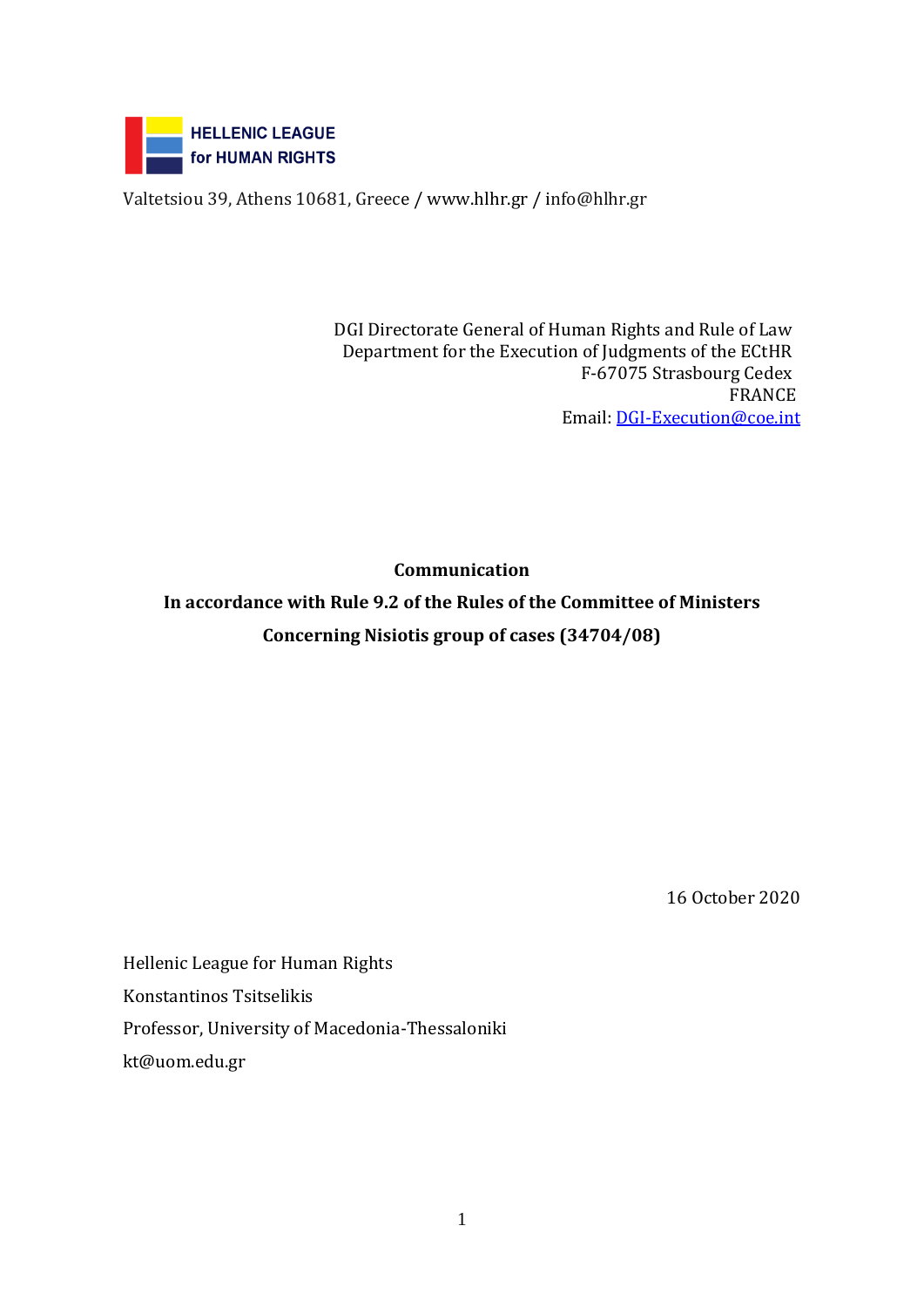#### **I. Introduction**

The present submission concerns the report submitted on the 3rd September 2018 on the *Nisiotis group of cases* regarding the conditions of detention in prisons in Greece. It aims to provide further information on the current state of the art in relation to detention conditions in Greece and the observance of Art. 3. According to the Committee of Ministers of the Council of Europe, the implementation of this group of cases is under review until the Greek government effectively addresses the causes that led to the repeatable violation of the Convention. 1

## **II. Description of the Organisation**

The Hellenic League for Human Rights is the oldest human rights organisation in Greece (established originally in 1936 and re-established in 1953), member of the International Federation for Human Rights. It aims at human rights advocacy, public awareness, and elaboration of legal proposals. For the past years, detention conditions has been one of topics of high concern.

#### **III. Executive Summary**

1

Detention conditions in Greece suffer from chronic and structural problems. Overcrowding is a persistent and acute problem. Health care also faces structural deficiencies. These major issues caused a series of judgments by the ECtHR (Nisiotis group of cases) that found violation of Art. 3. The CPT and other international organs criticized the Greek prisons for not been able to provide guarantees for human dignity of detainees. The Greek government need to implement the Strategic Plan which so far remains null and void in view to make living conditions in prisons complying with Art. The Report recommends, among others, that the government ensure "free space to move" of at least 3 sq.m. for each inmate, make health care accessible and adequate for all inmates, hire and train staff, and reconsider and enforce the "Strategic plan" (adopted in 2018) through a specific timetable and consultation with all involved parties, including with civil society.

<sup>1</sup> Recommendation Rec(2006)2 (952nd meeting, 11/1/2006) on the detention conditions, 1172nd meeting, 4-6/6/2013, decision on the execution of ECtHR judgments, at: [<http://hudoc.exec.coe.int/eng?i=004-15760>](http://hudoc.exec.coe.int/eng?i=004-15760)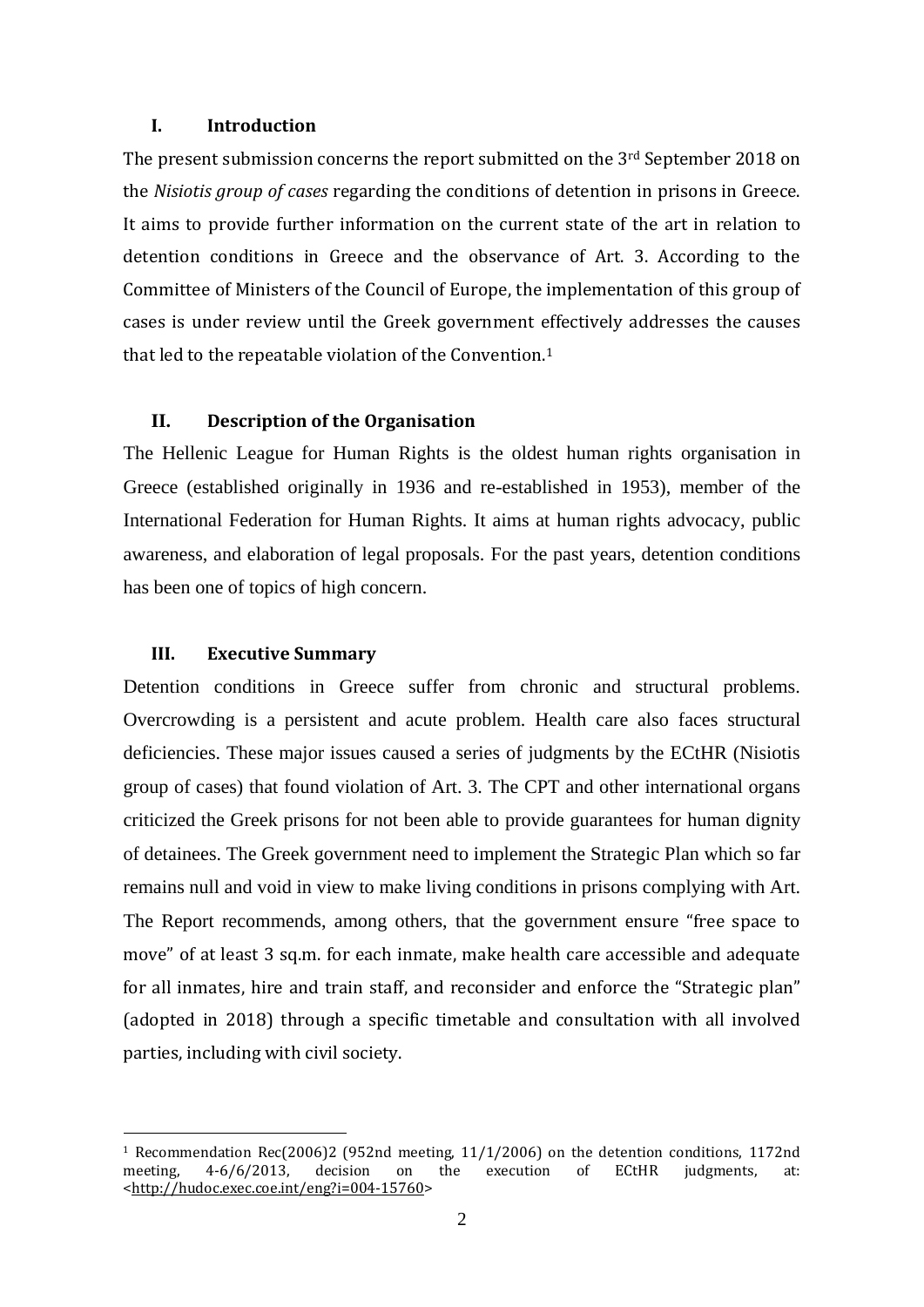### **IV. General Measures**

1. The "Strategic plan for the prison system 2018-2020" that the previous government had elaborated amounts to an action plan or guidelines. It has entered into force in January 2018, but still it has not been implemented by the government elected in July 2019. In their Communication, the Greek government, assert that they have taken into consideration the report drafted in 2019 by the Directorate General of Human Rights and Rule of Law, entitled "Reducing Prison Overcrowding in Greece.<sup>2</sup> However, it seems that the reference to the report by the government is ostensible as it does not correspond to the various recommendations formulated by the special committee of the Council of Europe. The government lists numerous actions that indeed took place. However, in most of the cases these measures do not have a structural character. Instead, they address local problems, as an asymmetric response to the central challenges raised by the *Nisiotis group of cases*. Allocation of funds is a requirement which remains unfulfilled. Overcrowding, understaffing, lack of staff control over prisoners and activation of influential prisoners' groups instead, as well as deficient health care, are enduring structural problems, affecting a large number of detainees throughout the Greek prison facilities.

2. Previous recommendations addressed to the Greek government were not implemented and no structural measures have been adopted in order to address the causes which lead to the violation of Art. 3. During the past 25 months (2018-2020) no relevant national and international organisation or independent body - the CPT and the NPM (Ombudsman)<sup>3</sup> included - have found any structural improvement of the prison system in Greece, which continue to face major deficiencies, such as overcrowding, understaffing, safety, security, and health care issues.

3. On 16th of August 2018 there were 10,298 prisoners in Greece. 26 months later, on the 1st October of 2020, the number of prisoners in Greece was 11,430. The

1

<sup>2</sup> <https://bit.ly/3dmCUig>

<sup>&</sup>lt;sup>3</sup> On the CPT see hereinafter. On the 2019 Annual Report of the Greek Ombudsman, see [https://www.synigoros.gr/resources/ee2019-p00-plires-keimeno.pdf,](https://www.synigoros.gr/resources/ee2019-p00-plires-keimeno.pdf) Chapter 6.3.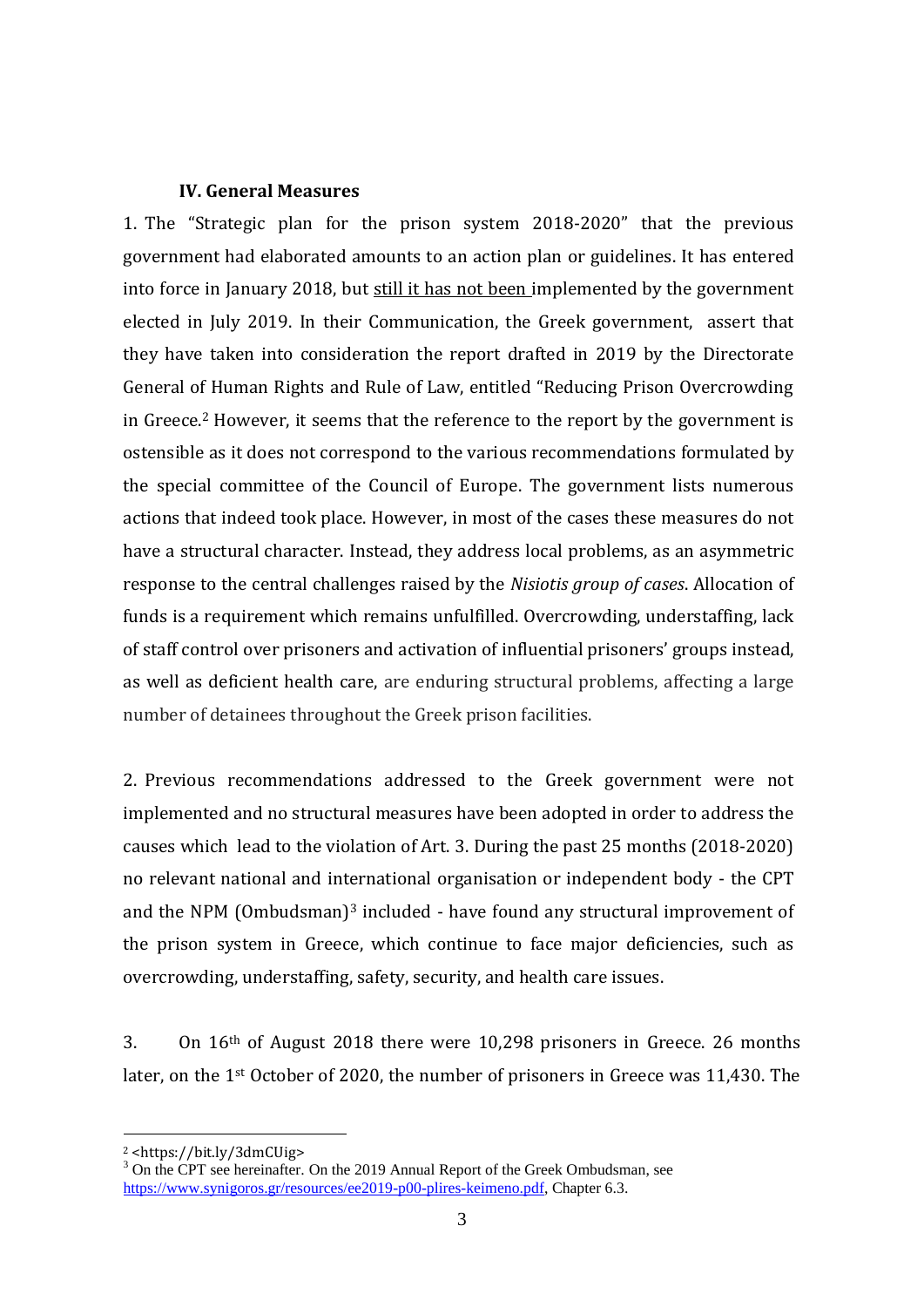total capacity of all Greek prisons amounted to 10,175 places. As shown in the following chart, prisoners' population is steadily increasing.



**Chart: Number of prisoners in Greece (2003-2020)** 4

4. According to data provided by the Ministry of Citizen's Protection, occupancy in many prisons exceeds their capacity by 150% or even 200%.<sup>5</sup> In practice, it means that in several prison facilities the number of detainees in one cell is still exceeds maximum capacity of a cell. Consequently, there is a continuing violation of Article 3 of the Convention. In some prisons (Trikala, Patras, Diavata prisons, among others) overcrowding of cells where Roma inmates are held is far more severe in comparison to the average of the prison. This discriminatory practice constitutes a violation of Art. 14 in conjunction with Art. 3.

5. The Secretary General on Crime Policy. Ms. Nikolaou, has admitted that living conditions in all Greek prisons constitute an acute problem and that gangs are

<u>.</u>

<sup>4</sup> Sources: Ministry of Citizens' Protection < https://bit.ly/2GXnV2i >, CPT Reports of 2006, 2008, 2010, 2012, 2014, 2016.

<sup>5</sup> Statistical data by the MCP, < https://bit.ly/2GXnV2i >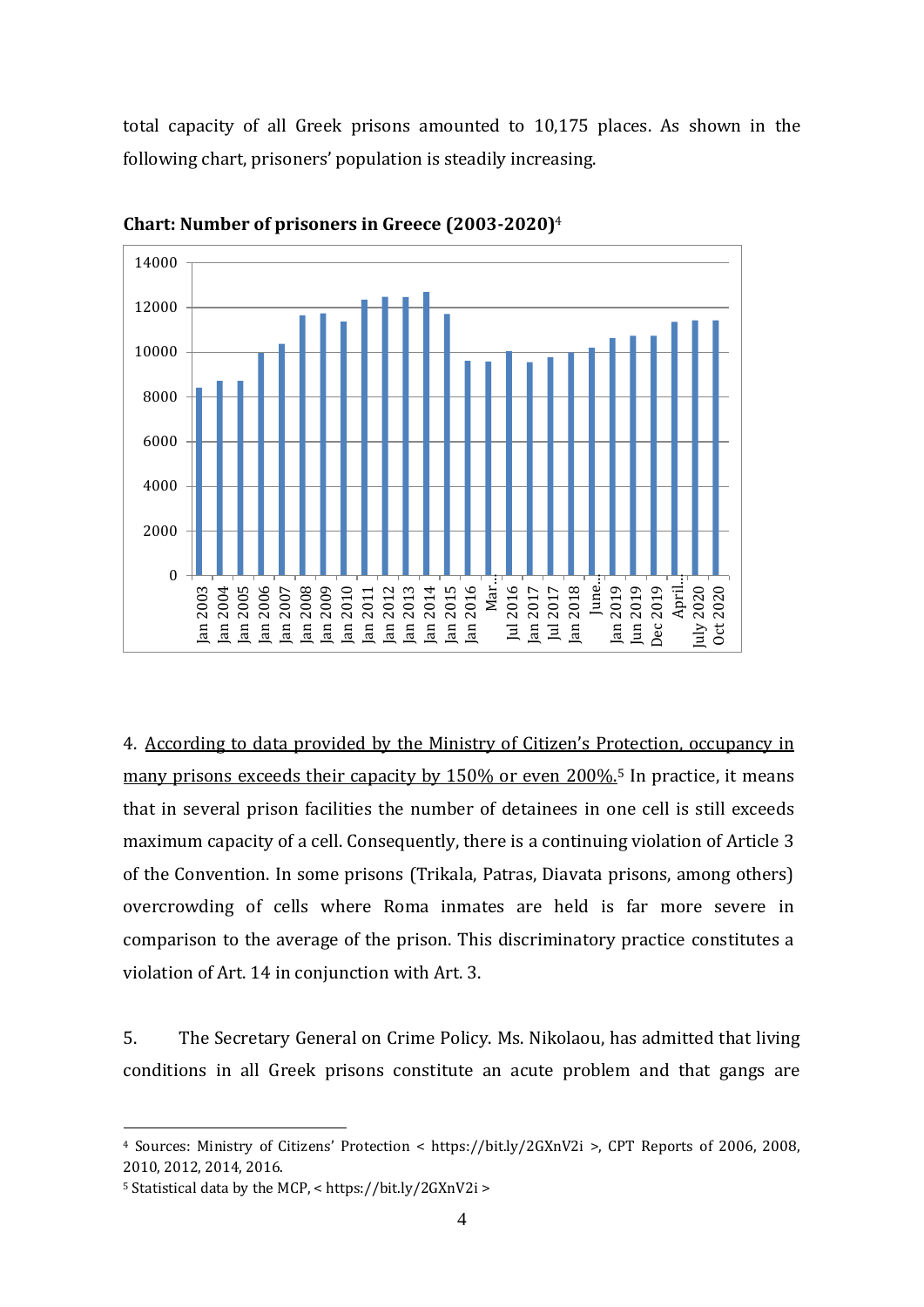operating within the prison (with reference to the prison of Korydallos).<sup>6</sup> Moreover, according to the most detailed and informed report appeared in the media in May 2020, "Overcrowding of the Greek prisons is not a new phenomenon. Requests for decongestion are also not new. According to the head of the Staff Union of Greek Prisons, 'decongestion of the Greek prisons is indispensable. Overcrowding creates a series of side effects and in the end becomes a collateral form of punishment to the inmates'". <sup>7</sup> The recently published intention of the government to introduce more demanding legal presuppositions and reduce the number of prisoners eligible for transfer (flow) from closed to open (farm) prisons, is expected to further increase the population of the former and aggravate the problem of overcrowding.<sup>8</sup>

6. As regards the prison of Ioannina: the prison has a capacity of 66, and today's occupancy is 114. Prisoners are accommodated in cells with less than 2,2 sq.m. of living space per person. No decongestion measures have been observed.

7. The government reports that the total capacity of prisons has increased. In fact, it has been increased by 60 places only in Nigrita prison (which has capacity of 600 places, and occupancy of 716 detainees, as of 1/10/2020). The new prison in Drama<sup>9</sup> is still not operational. The plans for new prisons are of uncertain future.

8. In the past two years, the Greek government concluded a series of friendly agreements with hundreds of applicants before the ECtHR claiming violation of Art. 3 as regards prison conditions in Greece. By concluding these agreements the government acknowledged inhuman or degrading living conditions in the relevant prisons. 10

1

<sup>6</sup> 3/6/2020, <https://bit.ly/2GW2sqt>

<sup>7</sup> Eliza Triandafyllou, Athens, Inside Story, 13/5/2020, <https://bit.ly/33Vstz7>

<sup>8</sup> Draft Act amending the Penitentiary Code (2020, not in force).

<sup>9</sup> [<http://www.bloko.gr/2020/06/blog-post\\_427.html>](http://www.bloko.gr/2020/06/blog-post_427.html); [<https://www.efsyn.gr/node/248494>](https://www.efsyn.gr/node/248494)

<sup>10</sup> Among many others, see ECtHR, decisions (all late 2018-present): *Yfantidis and Others*, 25407/18; *Perakis* 25920/18; *Arif and Others*, 41163/17; *Antypas and Others*, 41108/17; *Arabatzis and Others*, 57499/17; *Dritsas and Others*, 77772/17; *Ali and others*, 74536/17; *Mladenov* 73888/16; *Μuca and Others* 80215/17; *Aggelopoulos and Others*, 9323/18; *Spiliotopoulos and Others*, 16128/18; *Karapanos and Others*, 61204/15; *Stergiakas and Others*, 42316/16. See also ECtHR, *Lautaru and Seed*, 29760/15, judgment of 23/7/2020.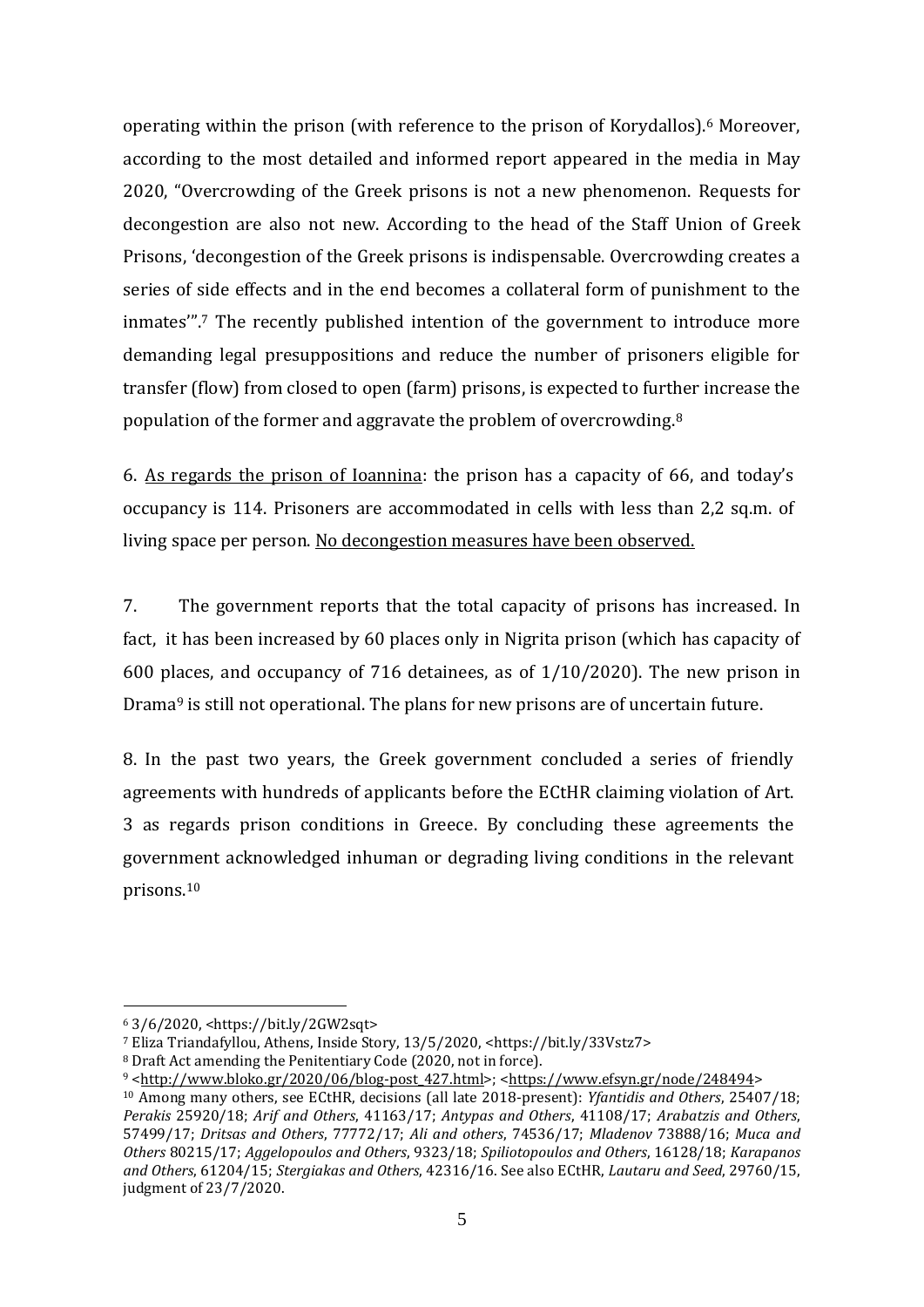9. Health care services in prisons is one of the most problematic areas of inmate treatment. Both the hospital and the psychiatric division of Korydallos, were not subjected for a long time to the national health system (NHS), consequently lacking adequate supervision and support by the Ministry of Health. Act 3772/2009 which provides for the subjection of both medical institutions to the NHS has been implemented by Presidential Decree 100/2018 placing the hospital under the umbrella of NHS. A two month interim period was provided in order to accomplish the transition. However, up to date none of the health care units have been incorporated into the NHS. The government does not comment on that failure.

10. Understaffing is a central issue. Hiring 9 permanent staff and another 240 on a contractual basis cannot solve the aggravating problem as more than 2,000 staff are urgently needed. Lack of custodial staff, training and special education for them, have all direct impact on the security of inmates. Cases of violence cannot be adequately dealt with, as inmates –especially during the night- have no access to the guards. Protection of prisoners is interrelated to guards and violence prevention measures. Overcrowding does not allow the separation of any inmate into single person cells. In practice, prison staff try to obtain prisoners' homogeneity with the aim of preventing negative and disorderly situations stemming from cultural and personal differences, to isolate and segregate provocative inmates with mobility within the same prison or through transfers to other prisons, even by locking them inside cells and dormitories or allowing them access to various areas of the establishment in different groups and shifts. 11

11. According to the *Justicia network* regarding prison conditions during the Covid-19 pandemic, "[...] Sadly, not all countries have taken these steps, including those with serious overcrowding problems. Hungary, Romania, Bulgaria and Sweden have taken no steps towards reducing the use of imprisonment and others, like Greece, appear to be waiting for Covid-19 to spread through prisons before acting."<sup>12</sup>

<u>.</u>

<sup>11</sup> W. Aloskofis & N. Koulouris, "Prison Conditions in Greece", report 2014, at: <https://bit.ly/34RTwKZ>, p. 31.

<sup>12</sup> Jago Russel, Euobserver, London, 18 May 2020, [<https://euobserver.com/opinion/148385>](https://euobserver.com/opinion/148385), <https://bit.ly/2ST8P0C>, and <https://bit.ly/3dvgqff>.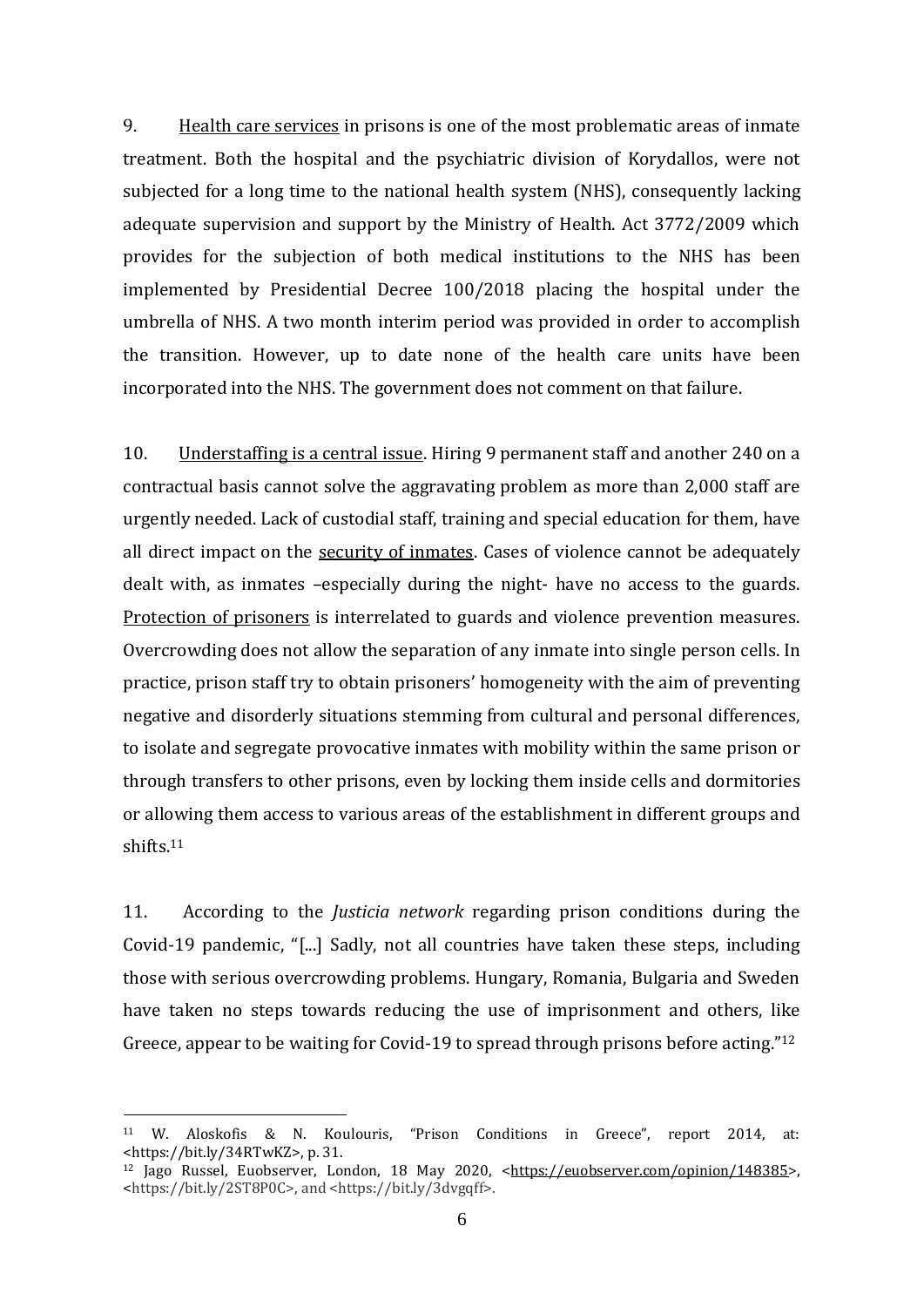12. All the above remarks are confirmed and summarized by the European Committee for the Prevention of Torture and Inhuman or Degrading Treatment or Punishment (CPT) which paid a visit to Greece in early 2019.and The report was published in April 2020. The report criticises overcrowding in a series of prisons that have been visited, and the overall lack of guarantees for the safety of inmates, lack of staff and adequate health services<sup>13</sup>. According to CPT, "The widespread deficiencies regarding the state of health care services in prisons persist. Problematic issues such as access to health care, medical screening upon arrival or medical confidentiality are all compounded by the severe shortage of health care staff and the continued lack of integrated management of health care services" (CPT, Rep. 2020, p. 5). Moreover, "The dire staffing situation in all the prisons visited must be addressed without delay in order to guarantee an effective control and a safe environment for prisoners and staff alike. The announced recruitment and increase of custodial officers represents a start but it remains wholly insufficient. The staffing levels in all Greek prisons must be reviewed and the working conditions of prison staff improved" (CPT, p. 6). CPT also made it clear that "Currently, the Greek authorities are unable to fulfil their minimum obligation to keep both prisoners and staff safe. Prisoners, not staff, control the wings and increasingly high levels of inter-prisoner violence and intimidation are evident in the prisons visited. Once again, cases of hospitalisation of inmates due to severe (and sometimes fatal) injuries inflicted by other inmates are a feature in every establishment visited" (CPT, p.4).

# **V. Concluding remark and recommendations**

Since September 2018, no structural measures have been taken by the Greek government in order to tackle efficiently the serious deficiencies highlighted by the *Nisiotis group of cases* adjudicated by the ECtHR. Therefore, we reformulate a series of recommendations and we kindly ask the Committee of Ministers to request the Greek government to:

 Guarantee allocation of funds for prisons in order to upgrade prison premises and staff.

1

<sup>13</sup> CPT/Inf (2020)15 at: [<https://rm.coe.int/16809e2058>](https://rm.coe.int/16809e2058)